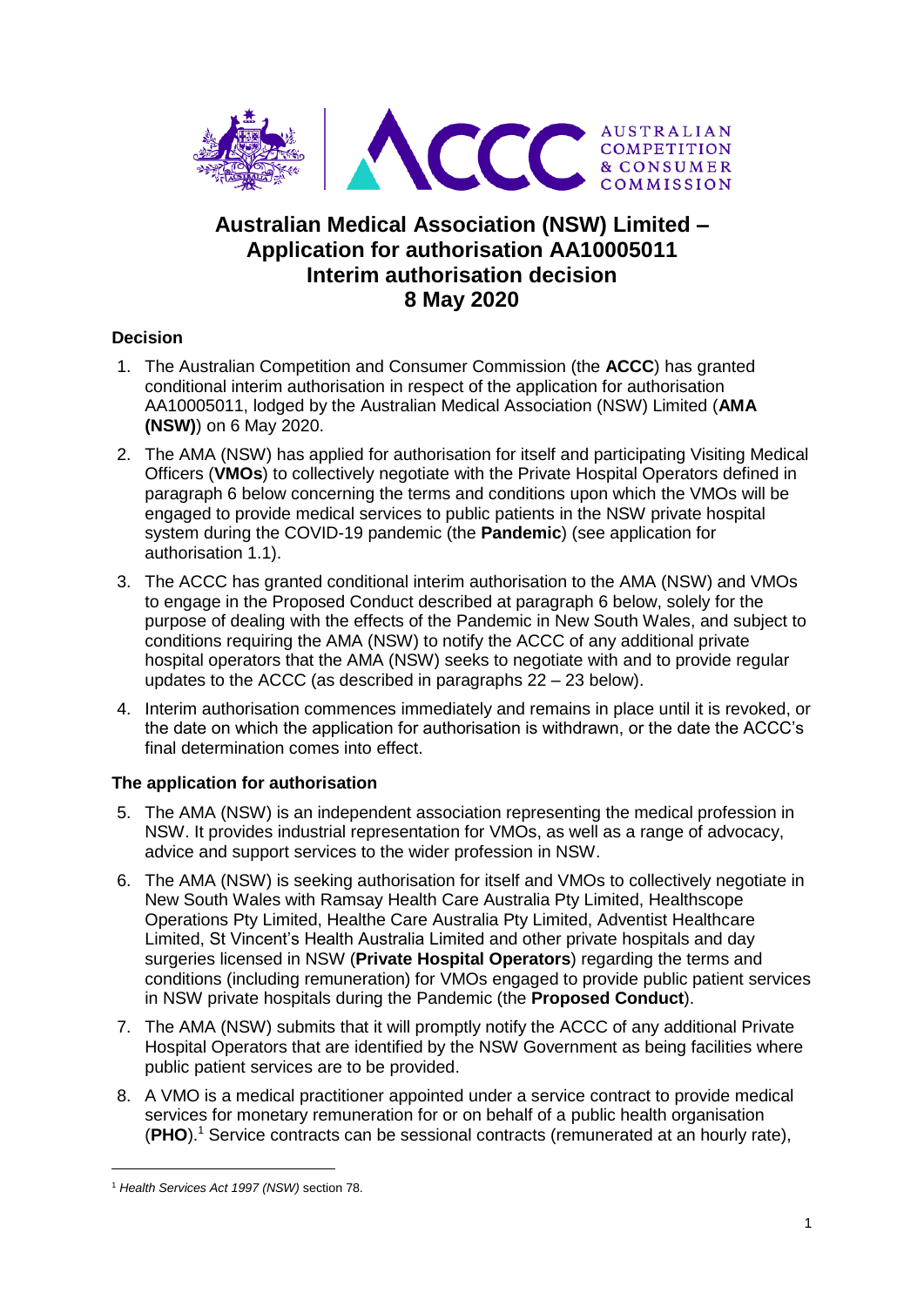fee-for-service contracts (remunerated for services provided, being a determined percentage of the Medicare benefits Schedule) and/or honorary contracts. VMOs typically have their own private practices and also work as independent contractors in public hospitals. In NSW, there are approximately 8,000 VMO appointments in the public hospital system.

- 9. The NSW Minister for Health may approve sets of conditions recommended by the AMA (NSW) for inclusion in service contracts. 2
- 10. As such, the AMA (NSW) has the following roles:
	- a statutory role in representing VMOs in the public hospital system, where there are detailed contractual arrangements between VMOs and PHOs under which public patients are treated for free and VMOs are remunerated by the PHO. The AMA (NSW) recommends to the Minister for Health the terms and conditions and rates of remuneration for inclusion in VMOs' service contracts, and
	- advocating for the rights and interests of medical practitioners in the private hospital system. There is generally no contract for services between the private hospital and medical practitioner, but a contract between the practitioner and the patient (as it is the patient and/or health fund who remunerates them, not the hospital). The terms and conditions of a medical practitioner's appointment at a private hospital are governed under the by-laws and relevant policies and procedures at the hospital(s) at which the medical practitioner is appointed.
- 11. The AMA (NSW) submits that as part of its COVID-19 pandemic response, the Federal Government has undertaken to guarantee the viability of the private hospital sector under an arrangement which requires private hospitals to support the COVID-19 response through services including hospital services for public patients, Category 1 elective surgery (and now some category 2 and 3 non-urgent elective surgery), utilisation of wards and theatres to expand ICU capacity, and accommodation for quarantine and isolation cases. The ACCC has separately granted interim authorisations to State and Territory health departments enabling them to direct such coordination between public and private hospitals.
- 12. The AMA (NSW) submits that with the Federal Government's announcement that certain elective surgery will recommence, there will be a need to ensure capacity remains within the public hospital system for the treatment of existing and new cases of COVID-19, and anticipates there will be a level of public work undertaken in private hospitals. It submits that it is important to provide VMOs with the opportunity to continue to undertake public work regardless of whether it is performed in a public or a private hospital. The ACCC understands that:
	- VMOs do not currently hold contracts that reflect these new circumstances. VMOs providing public patient services in private hospitals would not hold a contract with either the private hospital (or with the patient, because they are public patients); and any contract they hold with a PHO would only govern services provided in the public hospital system
	- the Department of Health does not have an equivalent role in setting terms and conditions as it does for VMO contracts with PHOs, meaning the AMA (NSW) also has no equivalent statutory ability to recommend terms and conditions for such service contracts
	- consequently, VMOs providing services to public patients in private hospitals are left to negotiate with private hospitals individually or in groups. The AMA (NSW) submits that without authorisation to collectively negotiate, the likely result of this will be:

-

<sup>2</sup> *Health Services Act* 1997 section 87.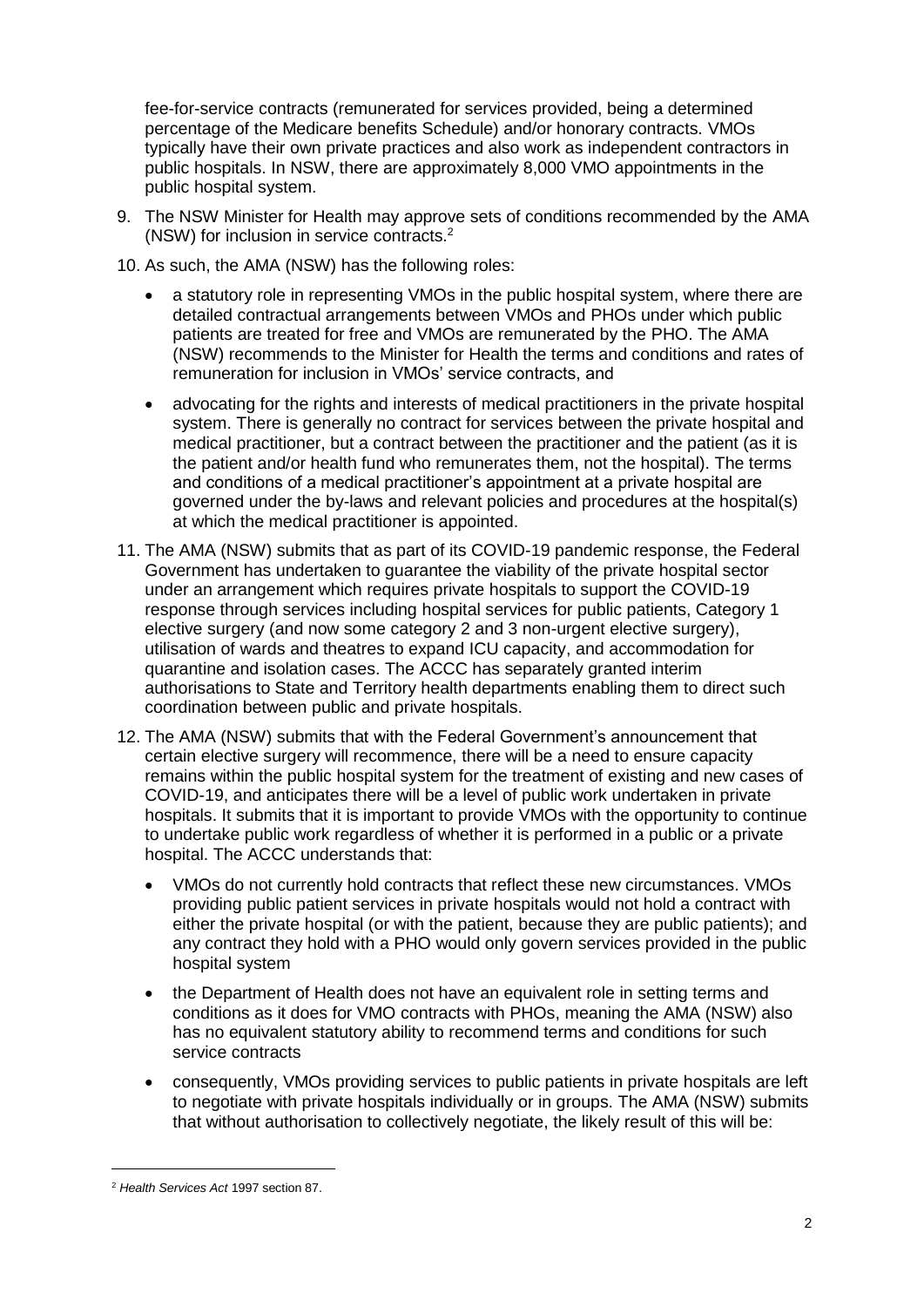- $\circ$  an increase in the cost of public health care, both in terms of the time and cost of individual negotiations, and the potential for inflated remuneration rates. Under the terms of the arrangement with Private Hospital Operators, it is the Federal and NSW Government (and ultimately taxpayers) who will have to meet the costs of those services
- o increased competition between groups may result in certain specialties withdrawing their services from some hospitals and only offering their services at other hospitals, with the AMA (NSW) already seeing some disparity between different specialties in terms of remuneration, and
- $\circ$  VMOs leaving the public hospital system due to a lack of available work, which will result in a further strain during the current crisis and following.

### 13. The AMA (NSW) submits that:

- it seeks to replicate the same arrangements that are currently in place in the public hospital system for any public work to be undertaken in the private system
- it is not proposing that medical practitioners must be a party to any agreement it negotiates, and individual VMOs would be entitled to attempt to negotiate on their own behalf, or participate in another arrangement. The AMA (NSW) submits that the existing public hospital framework (with some variations) has sufficient flexibility to accommodate variations in the terms and conditions under which VMOs may be asked to provide public patient services in private hospitals (with provisions covering services provision, teaching and training, remuneration, on-call arrangements, and dispute resolution procedures), and
- while it seeks to negotiate with private hospitals, it unclear which body contracts will be entered into with (i.e. who will be responsible for engaging and remunerating VMOs undertaking this work). The AMA (NSW) notes that it has been advocating for the contracts to be with the State, but neither the NSW Ministry of Health (the Ministry) nor the Federal Government have provided further direction.
- 14. The AMA (NSW) is seeking authorisation for 12 months from the ACCC's grant of final authorisation. The AMA (NSW) proposes to negotiate contracts with three-month terms with an option to renew for a further three-month term if required.

### **The authorisation process**

15. Authorisation provides protection from legal action for conduct that may otherwise breach the competition provisions of the *Competition and Consumer Act 2010* (Cth) (the **Act**). Broadly, the ACCC may grant authorisation if it is satisfied that the benefit to the public from the conduct outweighs any public detriment, including from a lessening of competition. The ACCC conducts a public consultation process to assist it to determine whether proposed conduct results in a net public benefit.

### **Interim authorisation**

- 16. The ACCC may, where it considers it appropriate, grant an interim authorisation which allows parties to engage in specified conduct while the ACCC is considering the substantive application.
- 17. The AMA (NSW) requests urgent interim authorisation to enable it to collectively negotiate with private hospitals for the following reasons:
	- the AMA (NSW) commenced discussions with the Ministry about the arrangements for VMOs in relation to the transfer of surgery to private hospitals on 11 March 2020
	- the private hospitals viability package was announced by the Federal Government on 31 March 2020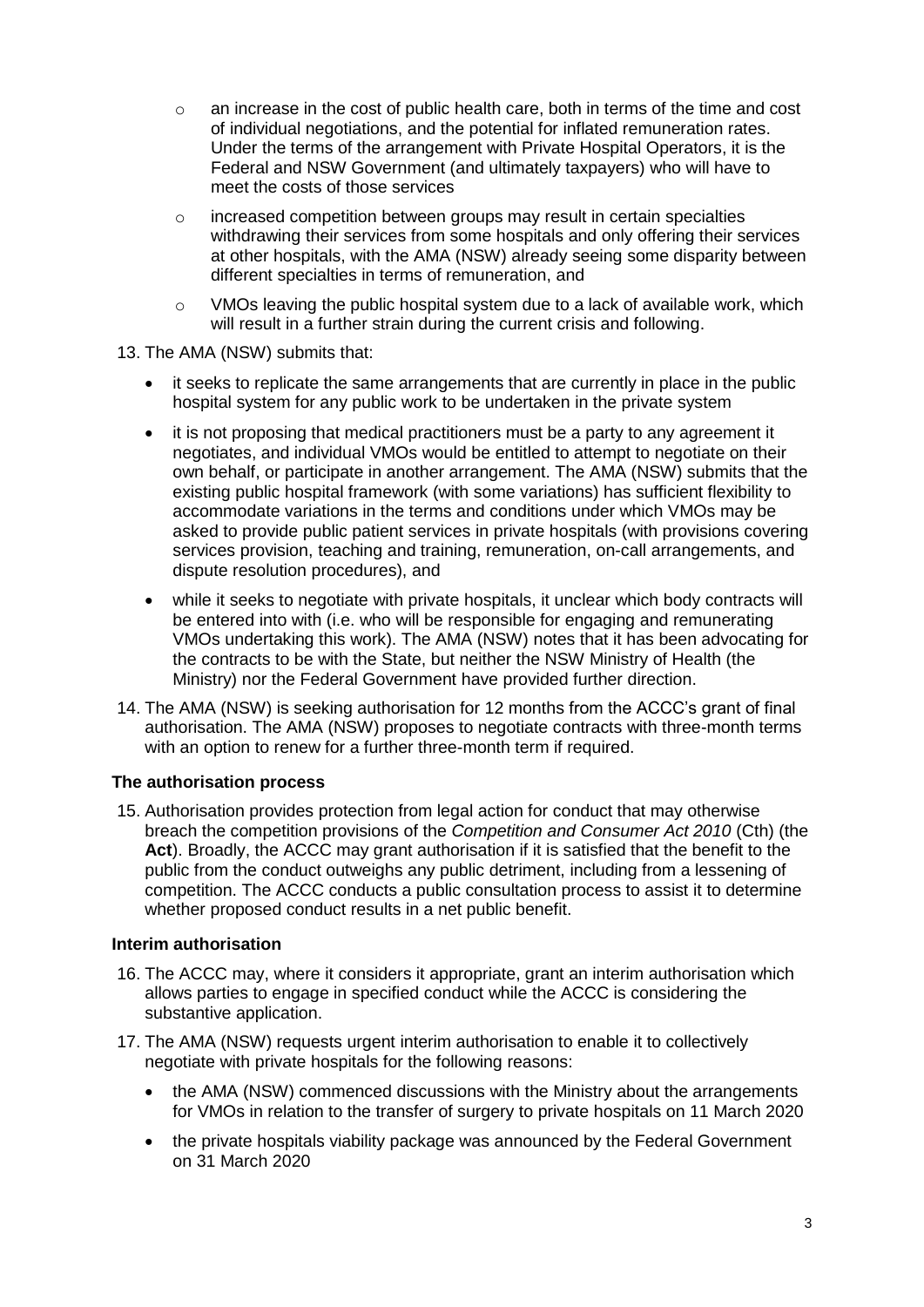- the shut down of elective surgery occurred on 1 April 2020 in NSW
- on 5 April 2020, the AMA (NSW) put a written proposal for arrangements for VMOs to undertake public patient work transferred from public hospitals to private hospitals in NSW
- there is some public work being undertaken in private hospitals. The AMA (NSW) understands some VMOs are being paid more than they would be under public hospital arrangements and others are being paid less creating inequity and concern amongst VMOs
- on 21 April 2020, the Federal Government announced that the suspension of nonurgent elective surgery will be gradually lifted from 27 April 2020. As such, arrangements for public patients to be treated in private hospitals will need to be determined as soon as possible, and
- while the efforts to flatten the curve have to date meant that capacity remains in the Public Health System and it may not be necessary to send public work to Private Hospitals at this time, that may change, and change on relatively short notice.

# **Consultation**

- 18. The ACCC has not conducted a public consultation process in respect of the request for interim authorisation.
- 19. The ACCC will conduct a public consultation process on the substantive application for authorisation, and how the proposed conduct is operating under the Interim Authorisation. Details about how to make a submission will be available on the [ACCC's](https://www.accc.gov.au/public-registers/authorisations-and-notifications-registers/authorisations-register/amansw-%E2%80%93-vmo-collective-bargaining-in-response-to-covid-19)  [authorisations public register.](https://www.accc.gov.au/public-registers/authorisations-and-notifications-registers/authorisations-register/amansw-%E2%80%93-vmo-collective-bargaining-in-response-to-covid-19)

## **Conditional interim authorisation**

- 20. The ACCC considers that it is appropriate for there to be transparency over the various agreements reached and information shared under the interim authorisation.
- 21. As a result, the ACCC grants interim authorisation for the AMA (NSW) and VMOs to engage in the Proposed Conduct (described at paragraph 6 of this Interim authorisation decision document) subject to the following conditions:

### *Condition 1 – Notification of future targets*

22. The AMA (NSW) must notify the ACCC of the identity of any additional private hospitals or healthcare providers (other than Ramsay Health Care Australia Pty Limited, Healthscope Operations Pty Limited, Healthe Care Australia Pty Limited, Adventist Healthcare Limited and St Vincent's Health Australia Limited) with which it intends to collectively negotiate, at least 24 hours before commencing such negotiations.

# *Condition 2 – Reporting requirements*

23. The AMA (NSW) must provide regular updates to the ACCC at a frequency agreed between the AMA (NSW) and the ACCC, and provide any additional information requested by the ACCC.

### **Reasons for decision to grant Interim Authorisation**

- 24. The ACCC has granted Interim Authorisation to the Proposed Conduct described at paragraph 6 of this Interim Authorisation decision document.
- 25. In granting interim authorisation, the ACCC recognises the urgency of the request for interim authorisation given the NSW Ministry is currently establishing arrangements between public and private hospitals to respond to the COVID-19 pandemic.